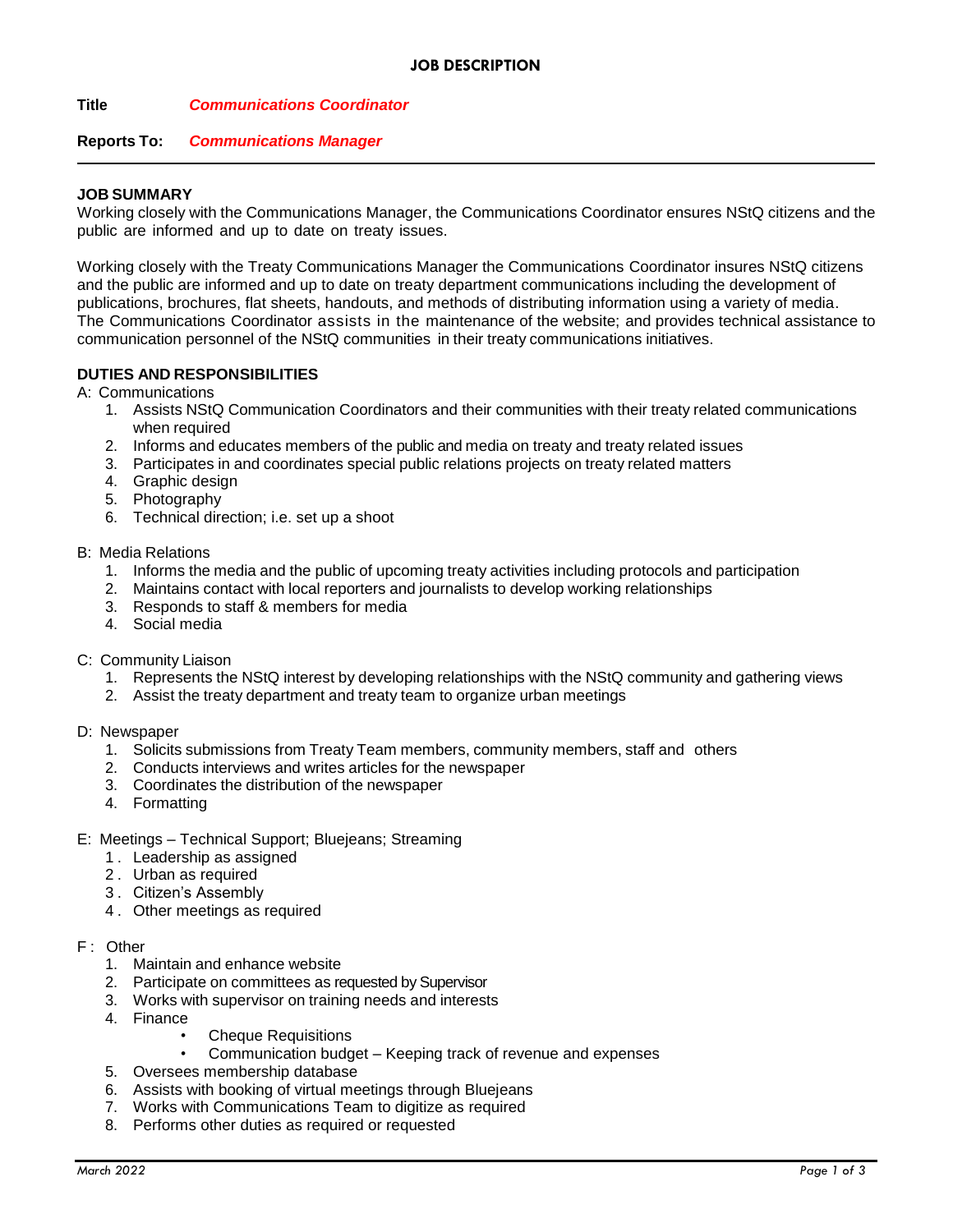# **JOB DESCRIPTION**

The duties listed are provided as examples of area of responsibility and are not intended to create limits to responsibility but to help understand the scope of the position. All staff are expected to be team oriented and to *maintain confidentiality of all information gained while working with the organization.*

## **QUALIFICATIONS**

## **Competencies:**

The Communications Coordinator should demonstrate competence in the following:

- Quality Sets and attains quality standards that meet or exceed requirements
- Adaptability Accepts change and guides team to implement change; ability to remain professional in the face of opposition; recognizes and respects all cultural diversity and has an understanding of Aboriginal culture
- Initiative Takes the initiative to identify new challenges or opportunities
- Data Analysis Gathers, analyzes and acts on information gathered as well as team and individual performance data; ability to listen and draw out specific points
- Problem Solving Uses critical thinking skills to solve problems and achieve effective solutions; thinks outside the box; highly organized

## **Skills and Abilities:**

- Computer skills for Microsoft Office Advanced level
- Knowledge and fluency in media software (CS4 Photoshop, Illustrator, Coffee Cup; Joomla, etc.)
- Knowledge and fluency in video production and editing
- Knowledge and fluency in web design and development.
- Excellent writing, research, presentation, and facilitation skills.
- Excellent communication skills; good communicator
- Excellent analytical skills
- Strong people skills

### **Experience:**

 Three year to five years communications experience using a variety of media, writing, and web sites design and/or maintenance

### **Education:**

• Technical Diploma in Communications and/or a related field or combination of equivalent experience

### **Working Conditions:**

- Travel in this position is required
- Non-standard hours of work
- Supervision received is moderate with less frequent direction and occasional review of the work performed

### **Conditions of Employment;**

- Must be able to obtain and maintain a Criminal Records Check
- Must be able to obtain and maintain a valid BC Driver's License
- Must provide a vehicle in good operating condition and appropriate vehicle insurance to meet program requirements

### **General Category:**

- 1. Operates as part of a team and is flexible about the boundaries and functions of the job
- 2. Maintains open and professional communications with co-workers, board members and all others who do business with the society or member bands
- 3. Ensures that all internal and external deadlines are met
- 4. Travels as required in the performance of their job
- 5. Serves on committees as directed by their Supervisor
- 6. Takes responsibility for identifying upgrading of personal skills necessary to perform job duties
- 7. Successfully completes all training courses undertaken at the direction of their Supervisor
- 8. Maintains confidentiality of all information seen, heard or obtained by virtue of employment